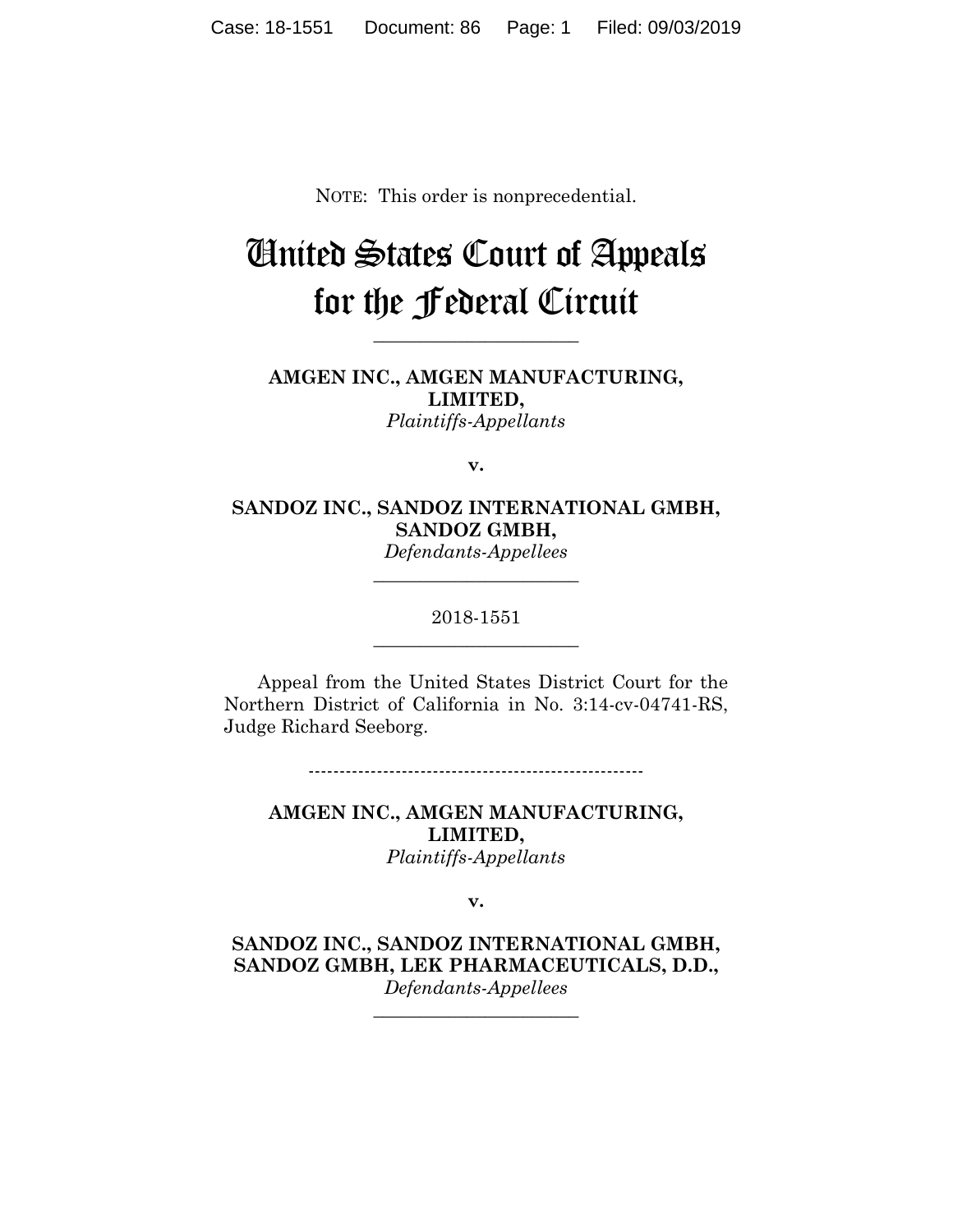2 AMGEN INC. v. SANDOZ INC.

### 2018-1552 **\_\_\_\_\_\_\_\_\_\_\_\_\_\_\_\_\_\_\_\_\_\_**

Appeal from the United States District Court for the Northern District of California in No. 3:16-cv-02581-RS, Judge Richard Seeborg.

**\_\_\_\_\_\_\_\_\_\_\_\_\_\_\_\_\_\_\_\_\_\_**

## **ON PETITION FOR REHEARING EN BANC \_\_\_\_\_\_\_\_\_\_\_\_\_\_\_\_\_\_\_\_\_\_**

Before PROST, *Chief Judge*, NEWMAN, LOURIE, DYK, MOORE, O'MALLEY, REYNA, WALLACH, TARANTO, CHEN, HUGHES, AND STOLL, *Circuit Judges.*

PER CURIAM.

#### **O R D E R**

Appellants Amgen Inc. and Amgen Manufacturing, Limited filed a petition for rehearing en banc. A response to the petition was invited by the court and filed by Appellees Sandoz Inc., Sandoz International GmbH, Sandoz GmbH, and Lek Pharmaceuticals, d.d. The petition was first referred as a petition for panel rehearing to the panel that heard the appeal, and thereafter the petition for rehearing en banc was referred to the circuit judges who are in regular active service.

Upon consideration thereof,

IT IS ORDERED THAT:

(1) The petition for panel rehearing is granted in part and denied in part. See accompanying order.

(2) The petition for rehearing en banc is denied.

(3) The mandate of the court will issue on September 10, 2019.